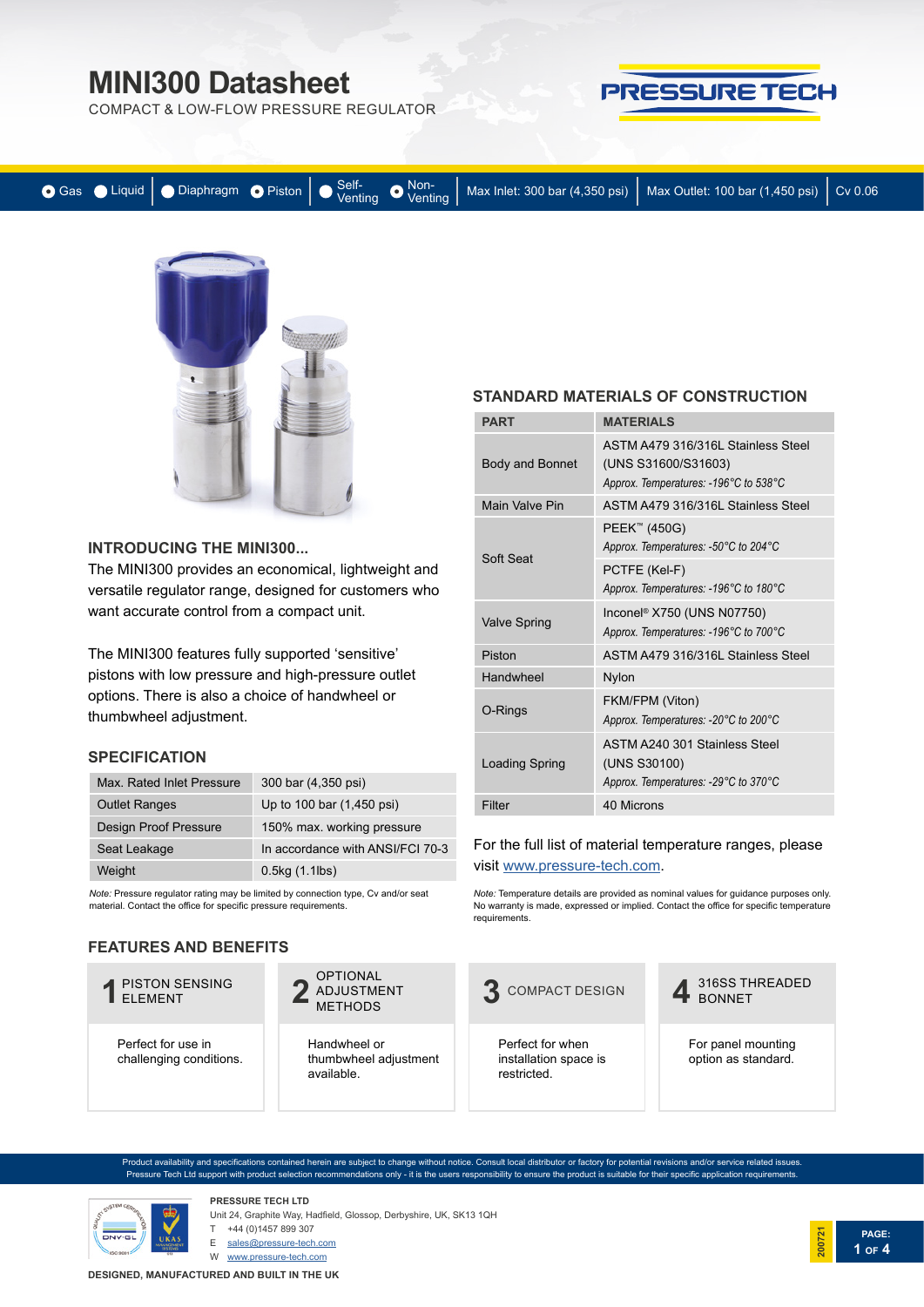COMPACT & LOW-FLOW PRESSURE REGULATOR



**PAGE:**

**2 OF 4**

**200721**



### **DRAWINGS AND INSTALLATION DIMENSIONS**

Dimensions shown for 1/8" NPT option - please contact the office for additional connections options.



*Note:*  All gauge ports are 1/8" NPT as standard Position of mounting holes may vary depending on configuration

oduct availability and specifications contained herein are subject to change without notice. Consult local distributor or factory for potential revisions and/or service related issues. Pressure Tech Ltd support with product selection recommendations only - it is the users responsibility to ensure the product is suitable for their specific application requirements.



**PRESSURE TECH LTD** Unit 24, Graphite Way, Hadfield, Glossop, Derbyshire, UK, SK13 1QH +44 (0)1457 899 307 E sales@pressure-tech.com

W www.pressure-tech.com

**DESIGNED, MANUFACTURED AND BUILT IN THE UK**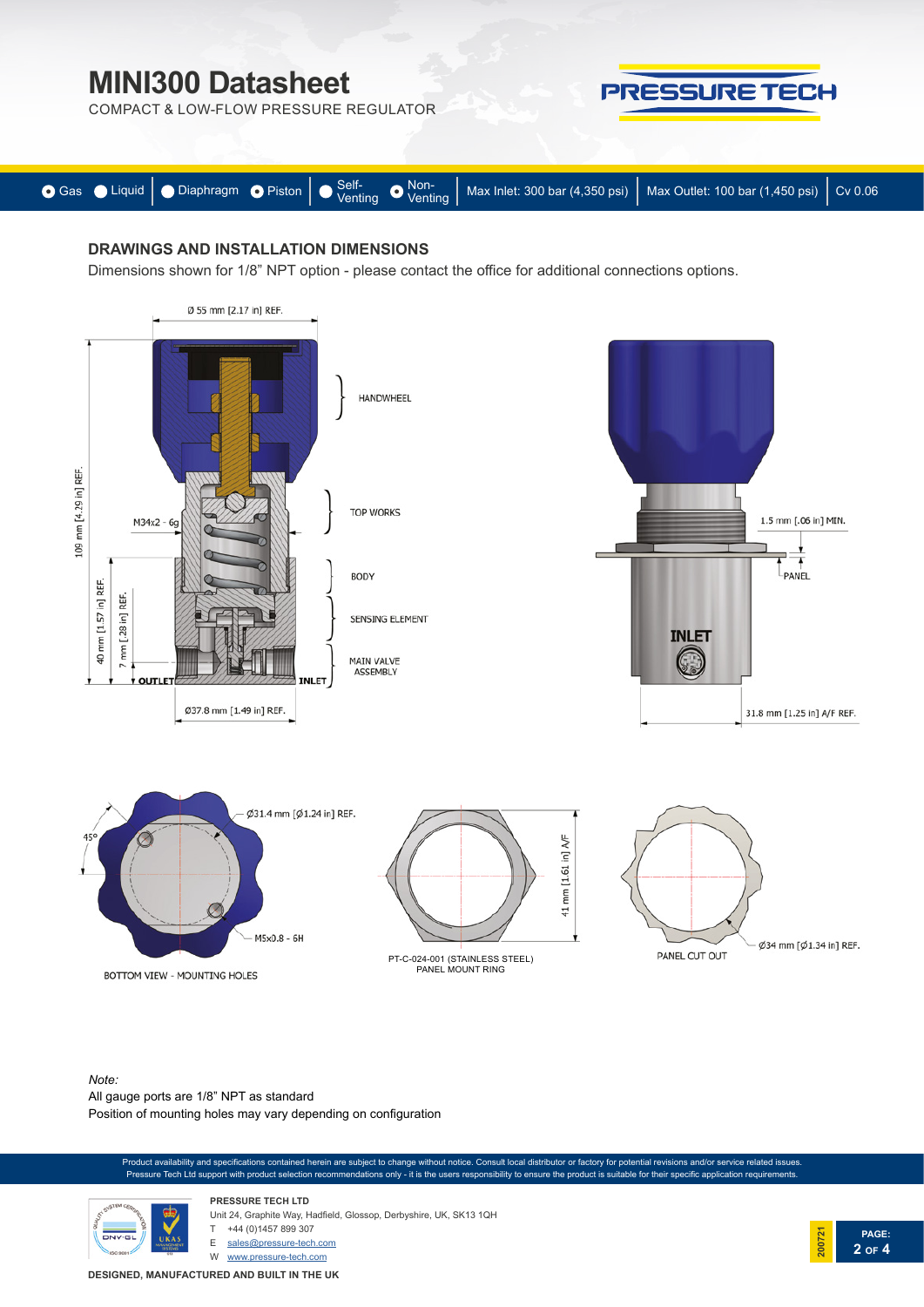COMPACT & LOW-FLOW PRESSURE REGULATOR



**PRESSURE TECH** 

Additional porting configurations are available - please contact the office for further information.

Product availability and specifications contained herein are subject to change without notice. Consult local distributor or factory for potential revisions and/or service related issues. Pressure Tech Ltd support with product selection recommendations only - it is the users responsibility to ensure the product is suitable for their specific application requirements.



**PRESSURE TECH LTD** Unit 24, Graphite Way, Hadfield, Glossop, Derbyshire, UK, SK13 1QH +44 (0)1457 899 307

E sales@pressure-tech.com

W www.pressure-tech.com